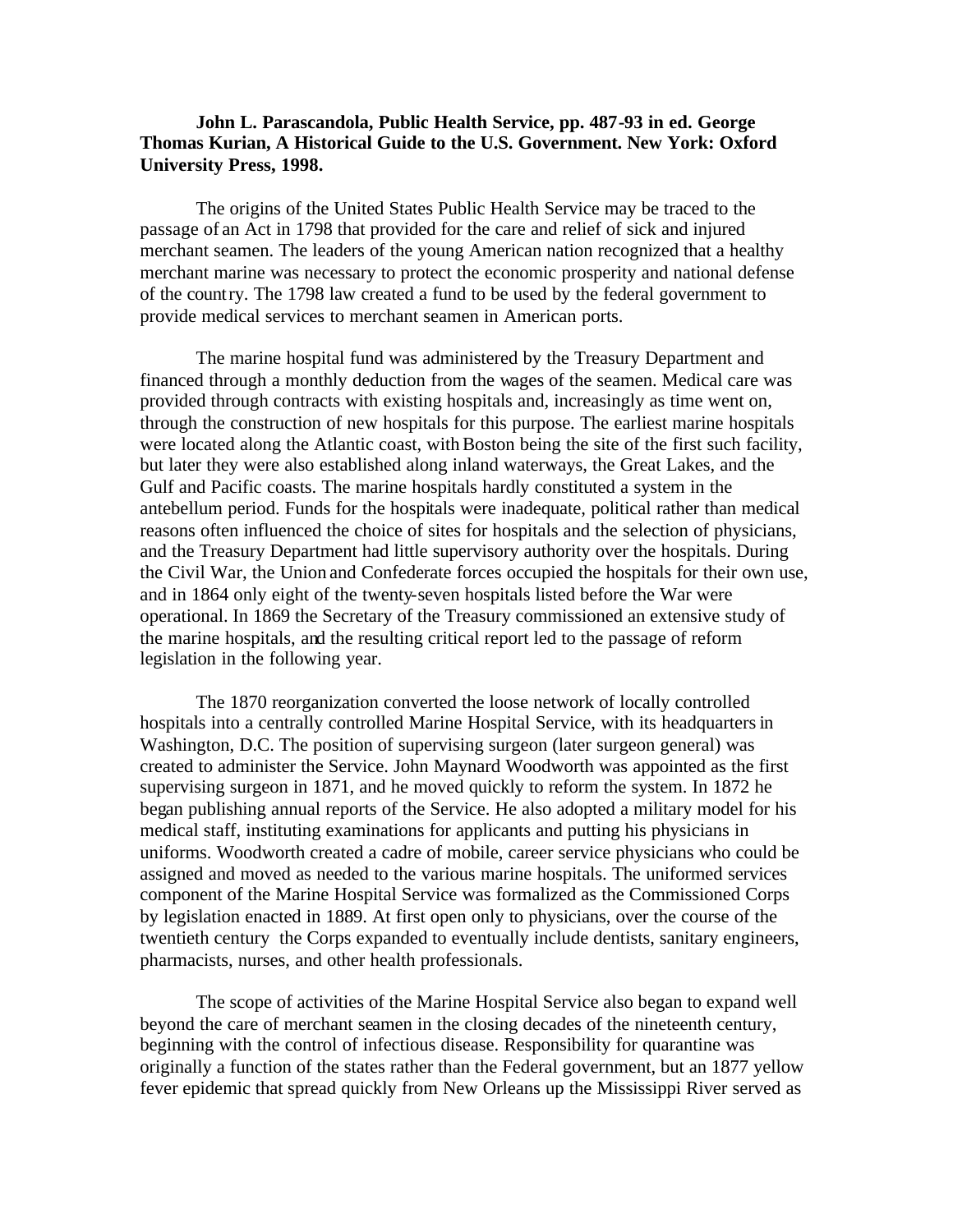a reminder that infectious diseases do not respect state borders. The epidemic resulted in the passage of the National Quarantine Act of 1878, which conferred quarantine authority on the Marine Hospital Service. Since the Service already had hospitals and physicians located in many port cities, it was a logical choice to administer quarantine at the Federal level. Over the course of the next half century, the Marine Hospital Service increasingly took over quarantine functions from state authorities.

As immigration increased dramatically in the late nineteenth century, the Federal government also took over the processing of immigrants from the states, beginning in 1891. The Marine Hospital Service was assigned the responsibility for the medical inspection of arriving immigrants. Immigration legislation prohibited the admission of persons suffering from *loathsome* or dangerous contagious diseases, those who were insane or had serious mental deficiencies, and anyone who was likely to become a public charge (e.g., owing to a medical disability). Officers of the Marine Hospital Service were assigned to immigration depots to examine immigrants for medical fitness. The largest center of immigration was Ellis Island in New York, opened in 1892, and Service physicians could examine as many as five thousands immigrants on a busy day. Under such conditions the medical examination was necessarily brief and superficial, and the experienced eye of the physician was the best diagnostic instrument at hand. When an immigrants condition aroused concern, he or she was detained for further examination.

The newly emerging science of bacteriology was just beginning to make its impact felt on medicine in the late nineteenth century (e.g., by aiding in the diagnosis of infectious diseases). In 1887 the Service established a bacteriological laboratory at the Marine Hospital at Staten Island. Originally concerned mainly with practical problems related to the diagnosis of disease, the Hygienic Laboratory, as it was called, was later moved to Washington, D.C., and became a center for biomedical research, eventually known as the National Institutes of Health.

Because of the broadening responsibilities of the Service, its name was changed in 1902 to the Public Health and Marine Hospital Service. The Service continued to expand its public health activities as the nation entered the twentieth century. The 1902 law that changed the name of the Service also led to increased cooperation between Federal and state public health authorities. The Surgeon General was charged with convening a conference of state health authorities at least on an annual basis and was also directed to prepare and distribute to state health officers forms for the uniform compilation of vital statistics. This statistical information was published in the Service's journal, Public Health Reports. Service physicians also cooperated with local health departments in campaigns against plague and yellow fever in cities such as San Francisco and New Orleans in the early part of the century.

Another law passed in 1902, the Biologics Control Act, gave the Service regulatory authority over the production and sale of vaccines, serums, and other biological products. Rural sanitation also became central to the work of the Service beginning in 1911, when Dr. Leslie Lumsden was sent to the state of Washington at the request of Yakima County officials to investigate the source of typhoid fever there.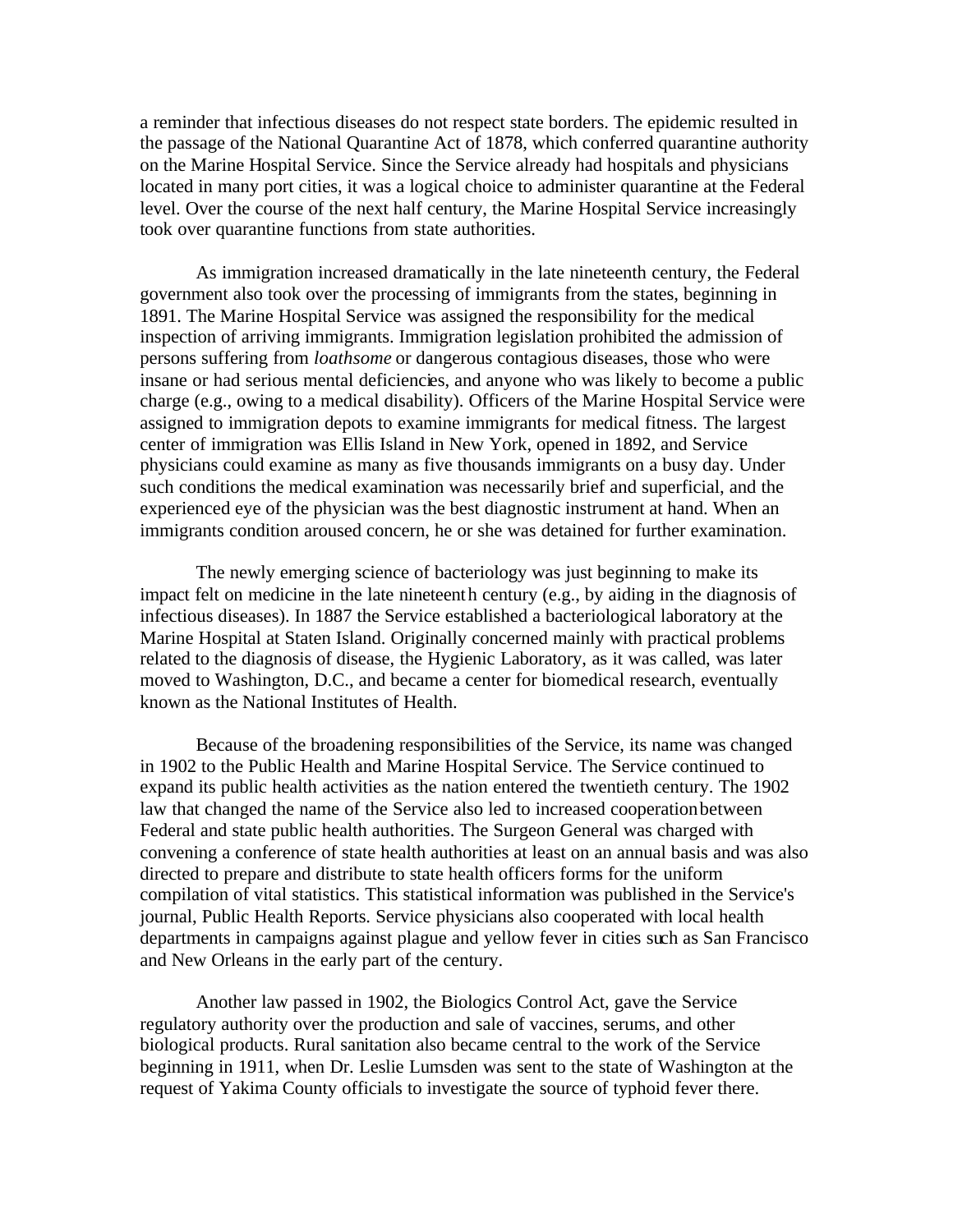Lumsden identified the cause of the spread of the disease as feces and initiated a campaign for sanitary privies. The rural sanitation efforts of Lumsden and his colleagues spread to other areas of the country and helped to encourage the establishment of county health departments.

The increasing involvement of the Service in public health activities led to its name being changed again in 1912 to the Public Health Service (PHS). At the same time, PHS was given clear legislative authority *to investigate the diseases of man and conditions influencing the propagation and spread thereof, including sanitation and sewage and the pollution either directly or indirectly of the navigable streams and lakes of the United States* (Annual Report of the Surgeon General of the Public Health Service, 1912, p. 9). All types of illness, whatever their cause (including environmental pollution), now came within the purview of PHS.

In the period following the passage of the 1912 law, PHS devoted significant attention to trachoma and pellagra, carrying out surveys, laboratory and field research, and efforts to control these diseases. PHS physician Joseph McMullen worked with state and local health officials to wage a campaign against trachoma, a contagious eye disease that could lead to blindness. He organized a string of temporary trachoma hospitals and clinics, staffed by nurses employed by PHS, for the treatment of the disease. Another PHS physician, Joseph Goldberger, demonstrated that pellagra, a disease that was especially common in the South, was caused by a dietary deficiency and that it could be eliminated by the addition of milk, meat, or eggs to the diet.

The entry of the United States into World War I had a significant impact on PHS. Some PHS commissioned officers were detailed to the Army and the Navy, but most PHS staff were involved in war-related efforts on the home front. The Service was given the responsibility of working with local health departments to keep the areas around military training camps free from disease. Venereal disease was a particular concern to the military, and a PHS Division of Venereal Disease was established in 1918 to control the spread of *social disease*. In that same year the *Spanish influenza* pandemic reached the United States, and PHS was given increased funding and staff specifically to battle this disease.

Following the war PHS was given the responsibility for the care of all returning veterans, leading to a threefold increase in the number of hospitals operated by the Service and an eightfold increase in patients. This situation was short-lived, however, because Congress established an independent Veterans Bureau in 1921, and the following year the responsibility and facilities for the medical treatment of veterans were transferred from PHS to the new Bureau.

The wartime concern with potential industrial hazards for workers served to stimulate PHS activities in the field of industrial hygiene, an area with which the Service had been concerned since about 1910. In the postwar period staff and activities in industrial hygiene were increased, and important investigations were undertaken on the hazards of radiation and toxic chemicals in various industrial settings and lung disease in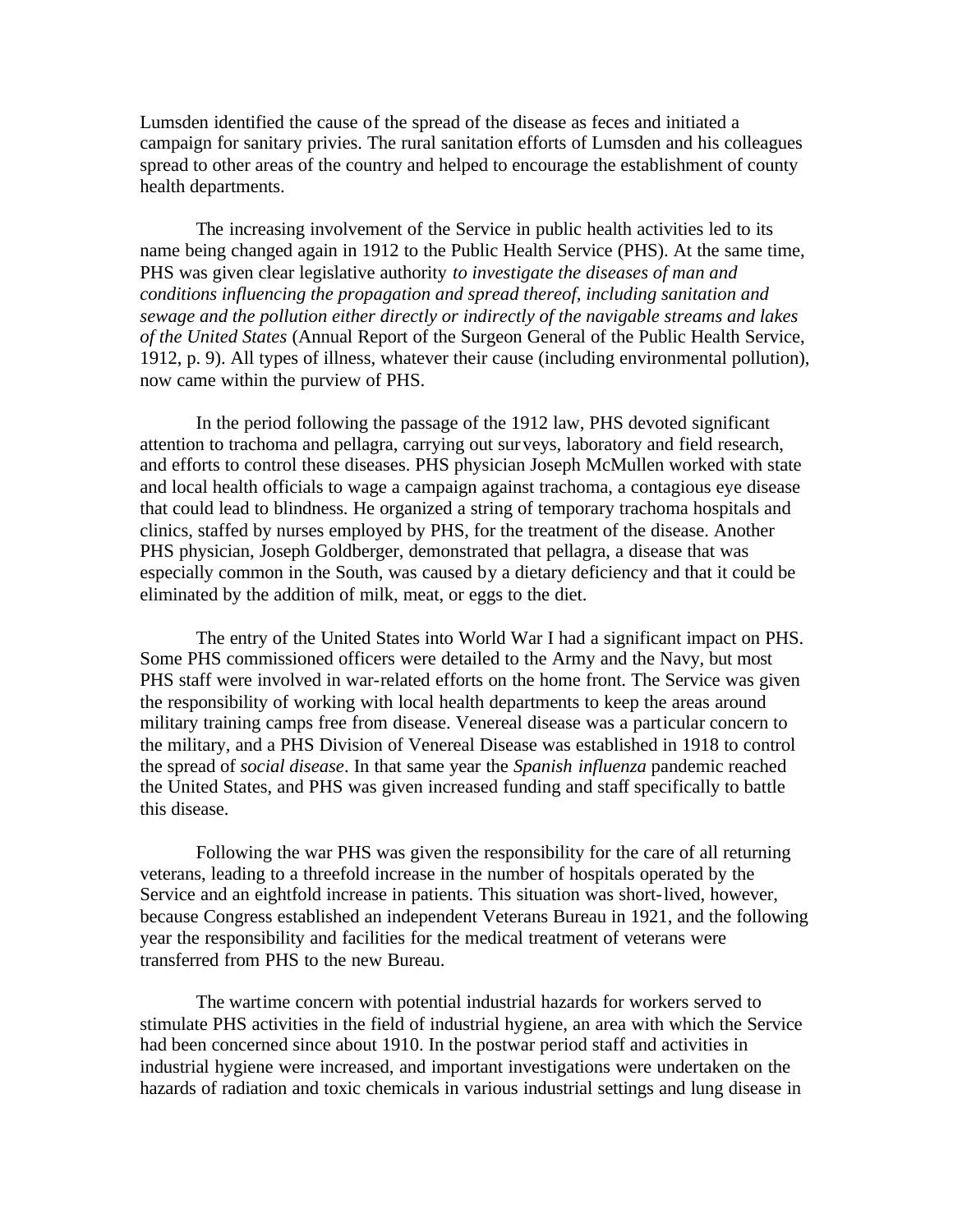miners and granite cutters. PHS also became more actively involved in studies of water pollution in this period.

In the two decades between the two world wars, PHS expanded the population to which it provided health care beyond the traditional categories of merchant seamen and the Coast Guard. In 1921 PHS assumed responsibility for individuals suffering from leprosy when it converted the state leprosy facility in Carville, Louisiana, to a national leprosy hospital. Under PHS the hospital at Carville carried out pioneering research on the nature and treatment of leprosy. In 1928 the Service detailed a commissioned officer to serve as director of health of the Bureau of Indian Affairs of the Department of Interior, as well as assigning a number of other officers to the Bureau to provide medical assistance in the field. This cooperative arrangement continued until PHS eventually took over full responsibility for the health of American Indians from the Department of the Interior almost forty years later. The law creating the Federal Bureau of Prisons in 1930 included provisions for the assignment of PHS officers to supervise and provide medical and psychiatric services in Federal prisons, thus adding another category of beneficiaries to the roster of those served by PHS.

Although PHS had become significantly involved with the issue of mental health in connection with the screening of arriving immigrants, it did not establish a formal organizational unit in this area until 1929. Initially, the Division of Mental Hygiene focused largely on questions of substance abuse, as is suggested by the fact that it was called the Narcotics Division for the first year of its existence. The 1929 law that established the Division also authorized the creation of two hospitals for the treatment of narcotics addicts, and these facilities were opened in Lexington, Kentucky, and Fort Worth, Texas, in the 1930s.

Under the New Deal PHS became more involved in the broader health concerns of the nation. The Social Security Act of 1935 provided PHS with the funds and the authority to build a system of state and local health departments, an activity that it had already been doing to some extent on an informal basis. Under this legislation the Service provided grants to states to stimulate the development of health services, train public health workers, and undertake research on health problems. These programs were to be aided by the Federal government but run at the state and local level, joining the various government units in a public health partnership.

These new authorities were embraced by Thomas Parran, who was appointed as PHS Surgeon General in 1936 and was of a more activist bent than his predecessor. Venereal disease was an area of particular concern to Parran, who sought to focus the battle against syphilis and gonorrhea on scientific and medical grounds, rather than emphasizing moral or ethical views concerning sex. His articles in widely read magazines and his 1937 book, Shadow on the land, were a major factor in breaking down the taboo against the discussion of the subject in the popular press. His efforts were instrumental in leading to the passage of the National Venereal Disease Control Act in 1938. This legislation provided Federal funds to the states through PHS for venereal disease control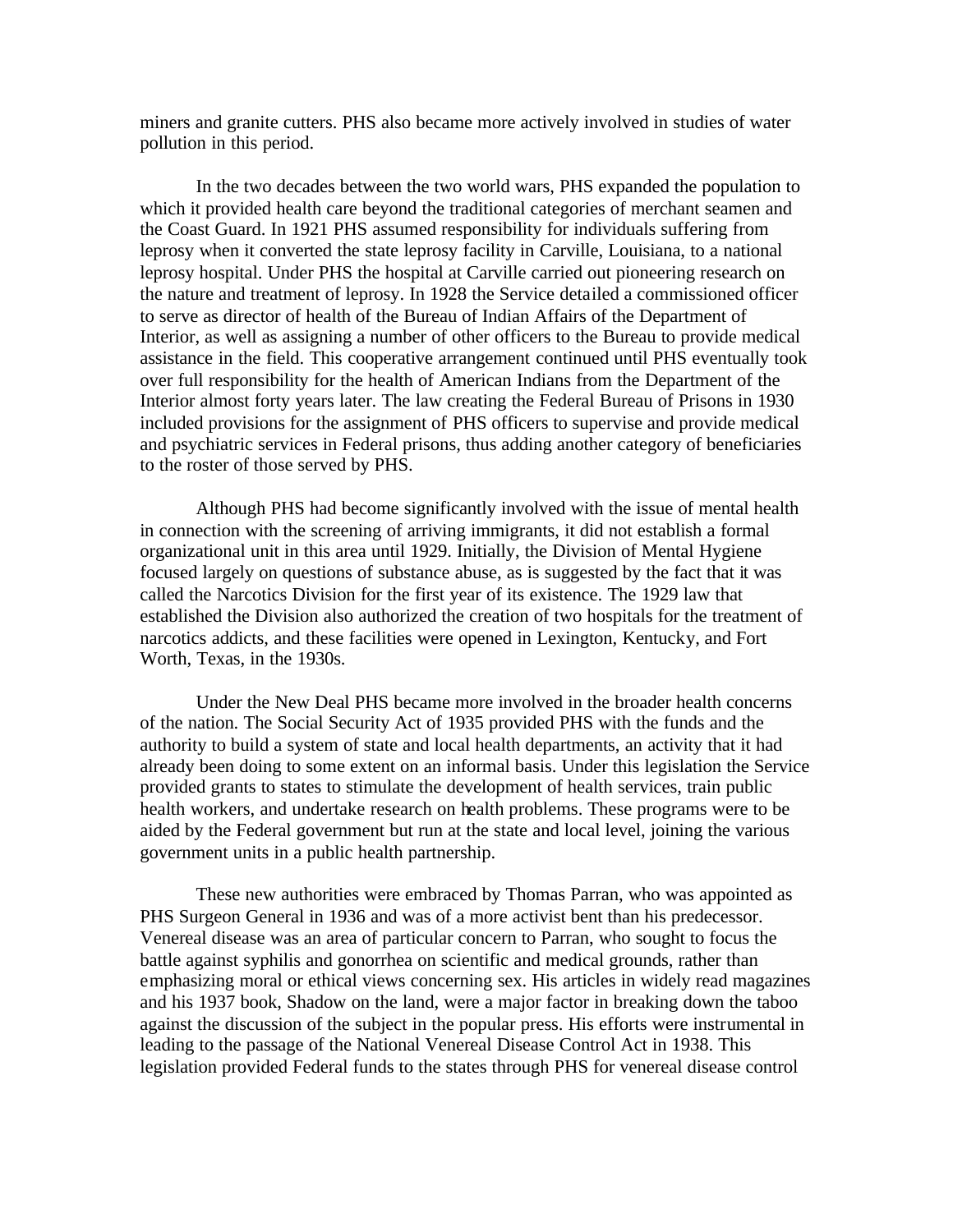programs, as well as supporting research into the treatment and prevention of these diseases.

After being housed in the Treasury Department even since its establishment, PHS suddenly found itself in a new administrative home as the result of a government reorganization in 1939. President Franklin D. Roosevelt aligned PHS along with a number of social service agencies, such as the Social Security Board, in a newly created Federal Security Agency. The reorganization had little effect, however, on the functions and operation of the Service.

As it became obvious that the United States might become involved in World War II, PHS, along with many other American institutions, began to emphasize preparation for war. With the entry of this country into the war, some PHS officers were detailed to the military services. PHS also provided personnel to the United Nations Relief and Rehabilitation Administration to staff medical care and disease prevention programs in refugee camps in Europe and the Middle East. The Coast Guard was militarized in November 1941, and 663 PHS officers served with the Guard during the war.

A concern about a wartime shortage of nurses led to the passage of the Nurse Training Act of 1943, creating a program known as the Cadet Nurse Corps, administered by PHS. The program provided participants with a tuition schola rship and a small monthly stipend while attending a qualified nursing school. In return for this support, the cadets agreed to work after graduation in essential nursing services for the duration of the war, whether in the military or in civilian life. To symbolize their commitment to the war effort, the cadets wore uniforms. Between 1943 and the termination of the Corps in 1948, over 124,000 nurses (including some three thousand African Americans) were graduated, making the Cadet Nurse Corps one of the most fruitful Federal nursing programs in history. The program also marked the beginning of PHS involvement on a large scale in funding the training of health professionals.

The war contributed to expansion in the Services programs and personnel, the latter doubling in size to sixteen thousand employees between 1940 and 1945. It also increased the involvement of the Service in international health activities, leading to the creation of an Office of International Health Relations. Two legislative acts during this period also had a significant impact on PHS. A 1943 law reorganized the Service, consolidating its programs into four subdivisions: the Office of the Surgeon General, the National Institute (later Institutes) of Health, and two new entities, the Bureau of Medical Services and the Bureau of State Services. The 1944 Public Health Service Act codified on an integrated basis all of the authorities on the Service and strengthened the administrative authority of the Surgeon General. This act also allowed PHS to develop a major postwar program of grants for medical research through the National Institutes of Health, building upon the earlier example of the extramural grants for cancer research given by the Services National Cancer Institute since its creation in 1937.

Another legacy of World War II grew out of a wartime program of PHS to control malaria in areas around military camps and maneuver areas in the United States, most of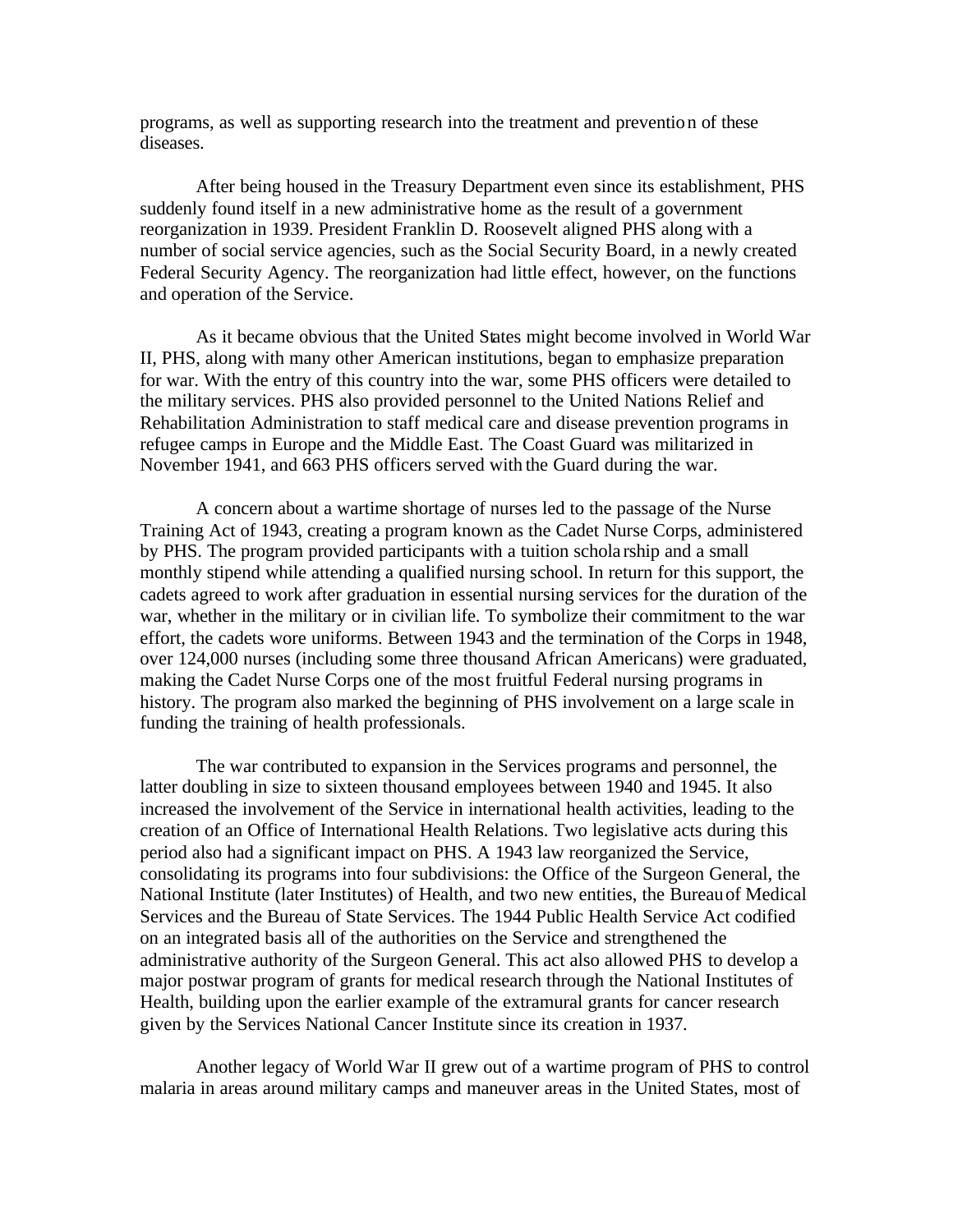which were established in the South. Over the course of the war, the Malaria Control In War Areas program, based in Atlanta, expanded its responsibilities to include the control of other communicable diseases such as yellow fever, dengue, and typhus. By the end of the war, the program had demonstrated its value in the control of infectious disease so successfully that it was converted in 1946 to the Communicable Disease Center (CDC). The mission of CDC continued to expand over the next half century, going beyond the bounds of infectious disease to include areas such as nutrition, chronic disease, and occupational and environmental health. To reflect this broader scope of the institution, its name was changed to the Center for Disease Control in 1970. It received its current designation, Centers for Disease Control and Prevention (but retaining the acronym CDC), in 1992.

In 1946 two major legislative acts had a significant impact on PHS. The National Mental Health Act was to greatly increase the involvement of PHS, which administered the programs established by the law, in the area of mental health. The act supported research on mental illness, provided fellowships and grants for the training of mental health personnel, and made available to states grants to assist in the establishment of clinics and treatment centers and to fund demonstration projects. It also called for the establishment within PHS of a National Institute for Mental Health, which was created in 1949. The Hospital Survey and Construction Act, more commonly referred to as the Hill-Burton Act, authorized PHS to make grants to the states for surveying their hospitals and public health centers and for planning construction of additional facilities, and to assist in this construction. Over the next twenty-five years, the program disbursed almost \$ 4 billion.

The Federal Security Agency was elevated to cabinet status as the Department of Health, Education, and Welfare (DHEW) in 1953, but this change in status had little direct impact on PHS at the time. The Service did assume several new tasks, however, in the 1950s. For example, it became fully responsible for the health of American Indians in 1955, when all Indian health programs of the Bureau of Indian Affairs were transferred to PHS. A new Division of Indian Health was established to administer these programs. In 1956 the Armed Forces Medical Library became the National Library of Medicine and was made a part of PHS.

The 1960s witnessed continued expansion of PHS. Two agencies that were also housed in DHEW were incorporated into PHS in this decade. St. Elizabeths Hospital, which had begun as the Government Hospital for the Insane in 1855, was brought into PHS in 1967 (although much of the hospitals physical plant and programs were transferred to the District of Columbia in 1987). The Food and Drug Administration was made a part of PHS in 1968, thus involving PHS much more heavily and visibly in the area of regulation.

Undoubtedly many Americans became much more aware of PHS and the Surgeon General with the publication of the famous Surgeon General's Report on Smoking and Health in 1964. Although not the first statement from a PHS Surgeon General concerning the dangers of smoking, the publicity surrounding this Report brought Surgeon General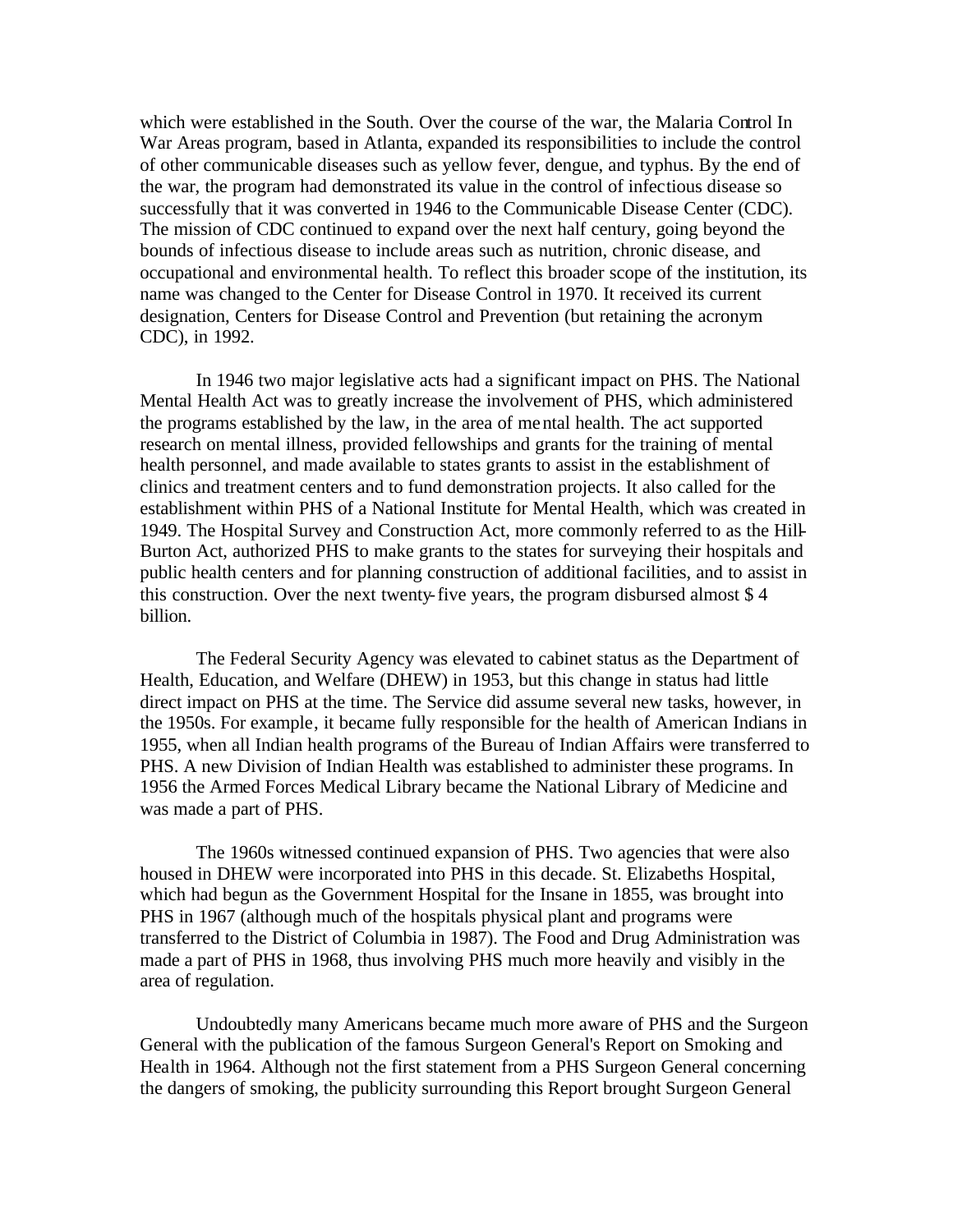Luther Terry into the limelight. It led eventually to the now-familiar Surgeon General's warning on cigarette packages.

The major health event of the 1960s, the passage of Medicare and Medicaid legislation, actually had little impact on PHS. When these programs became law in 1965, they were placed elsewhere within DHEW. Thomas Parrans successors as Surgeon General had been much less involved in matters of medical care policy, and many within PHS saw Medicare and Medicaid as essentially insurance programs in which the Service need not involve itself.

While expanding its responsibilities in a number of areas, PHS also saw its activities circumscribed in one field in this period, namely environmental health. In the 1960s water pollution control was moved from PHS to the departmental level, and eventually transferred to the Department of the Interior. The creation of the Environmental Protection Agency (EPA) in 1970 led to the loss of PHS programs in areas such as air pollution and solid waste to the new agency. Although some PHS commissioned officers were detailed to the EPA to assist it in its work, the Service had lost its role as the leader of the Federal environmental movement.

A major reorganization in 1968, prompted by the concerns of some that PHS needed to be more responsive to the policies of elected public officials and more of a modern political bureaucracy, dramatically changed the leadership structure of the Service. From the reorganization of 1870 through the middle of the 1960s, PHS was led entirely by career commissioned officers (who represented less than twenty percent of PHS employees by the 1960s), with no member of the civil service having ever run a bureau. The Surgeon General, although appointed by the President, had always been a career member of the Commissioned Corps. The 1968 reorganization transferred the responsibility for directing PHS from the Surgeon General to the Assistant Secretary for Health and Scientific Affairs (a political appointee position that had been created originally as an adviser to the Department Secretary). For the first time, a noncareer official became the top official in PHS. Although the Assistant Secretary for Health (as the position was later renamed) could come from the ranks of the PHS Commissioned Corps, this has not typically been the case. In general, beginning in this period the heads of PHS bureaus were increasingly not members of the Corps, and were frequently brought in from outside the Federal government. The Surgeon General was no longer responsible for the management of PHS but became largely an adviser and spokesperson on public health matters. Candidates for the position of Surgeon General no longer necessarily came from the ranks of the Corps but were often appointed from outside PHS and commissioned upon their appointment.

A series of further reorganizations over the next three decades continued to reshape the structure, but not the major functions, of PHS. PHS did assume responsibility for the first time for the health of certain members of the general public (as opposed to specific groups such as seamen or prisoners or Indians) with the creation of the National Health Service Corps (NHSC) in 1970. Under this program PHS sent physicians, nurse practitioners, and other health professionals into clinical practice in areas where there